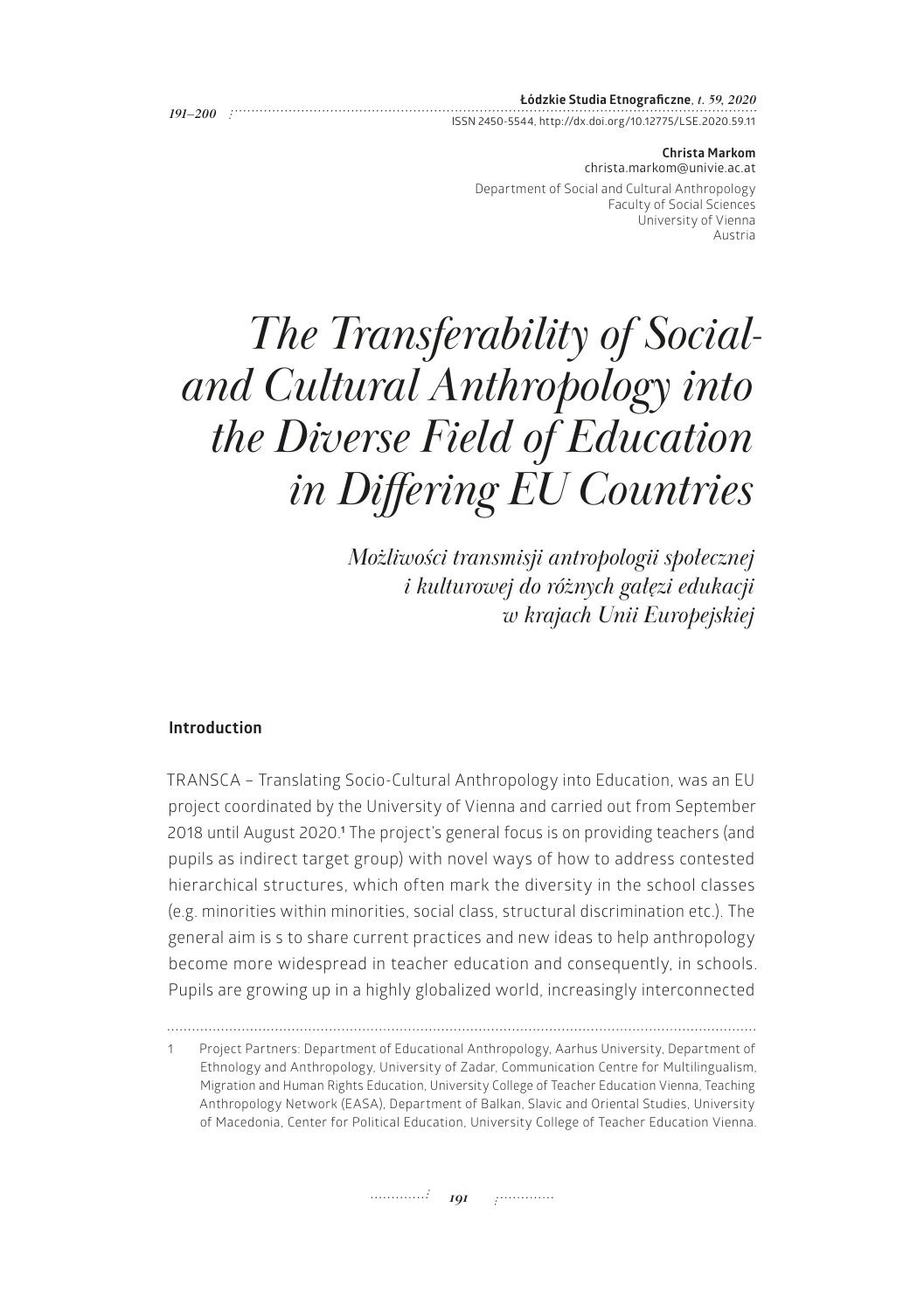by technology, which enhances pupils' need to understand global intercultural dynamics and processes of social inclusion. The overall objectives of the project are the development of innovative didactic strategies, enhancing social inclusion in the educational sphere and thereby sustainably contributing to social cohesion in Europe. The coordinators united relevant academic institutions from four countries (Croatia, Greece and Denmark with Austria taking the lead) represented by lead organizations focused on socio-cultural anthropology (with expertise in teaching anthropology). In addition, the coordinator established cooperation with Teacher Colleges and other relevant institutions as well as multipliers (future teachers and lecturers at teacher colleges) who feedbacked the projects core Intellectual Outputs.

Those so called Intellectual Outputs comprise:

- **1.** a collection of best practice projects focusing on educational anthropology from the following countries: Austria, Switzerland, Germany, Denmark, Sweden, Norway, Greece, Bulgaria, Albania, Croatia, Slovenia, Bosnia and Herzegovina;
- **2.** a concept manual, which provides teachers with key anthropological concepts and methods E relevant for the educational context. These have been selected primarily from the field of anthropology of education and considering their usefulness for reflecting on particular educational questions and issues;
- **3.** new teaching modules for teacher education, aiming at introducing teachers to anthropological approaches and methods in the study of educational lifeworlds and practices. The primary goal is to encourage teachers to explore and reflect upon their professional lives, endeavours and practice in new ways. Ethnography-based didactic approaches are used in these modules as they are apt tools for conveying an understanding of the embeddedness of educational practices in particular and changing cultural, socio-economic and political configurations. Working comparatively with ethnographic cases from different cultural contexts, teachers will explore ways of thinking which make the strange familiar and the familiar strange. (Future) teachers can use these tools for reflecting on the significance, potential, challenges, and constraints of their profession;
- **4.** a whiteboard animation on the topic "worldmaking", accessible via an internet platform functioning as a knowledge database. The platform is available in five languages, and offers users access to methods and networking resources available beyond the end of the funded period of the TRANSCA partnership.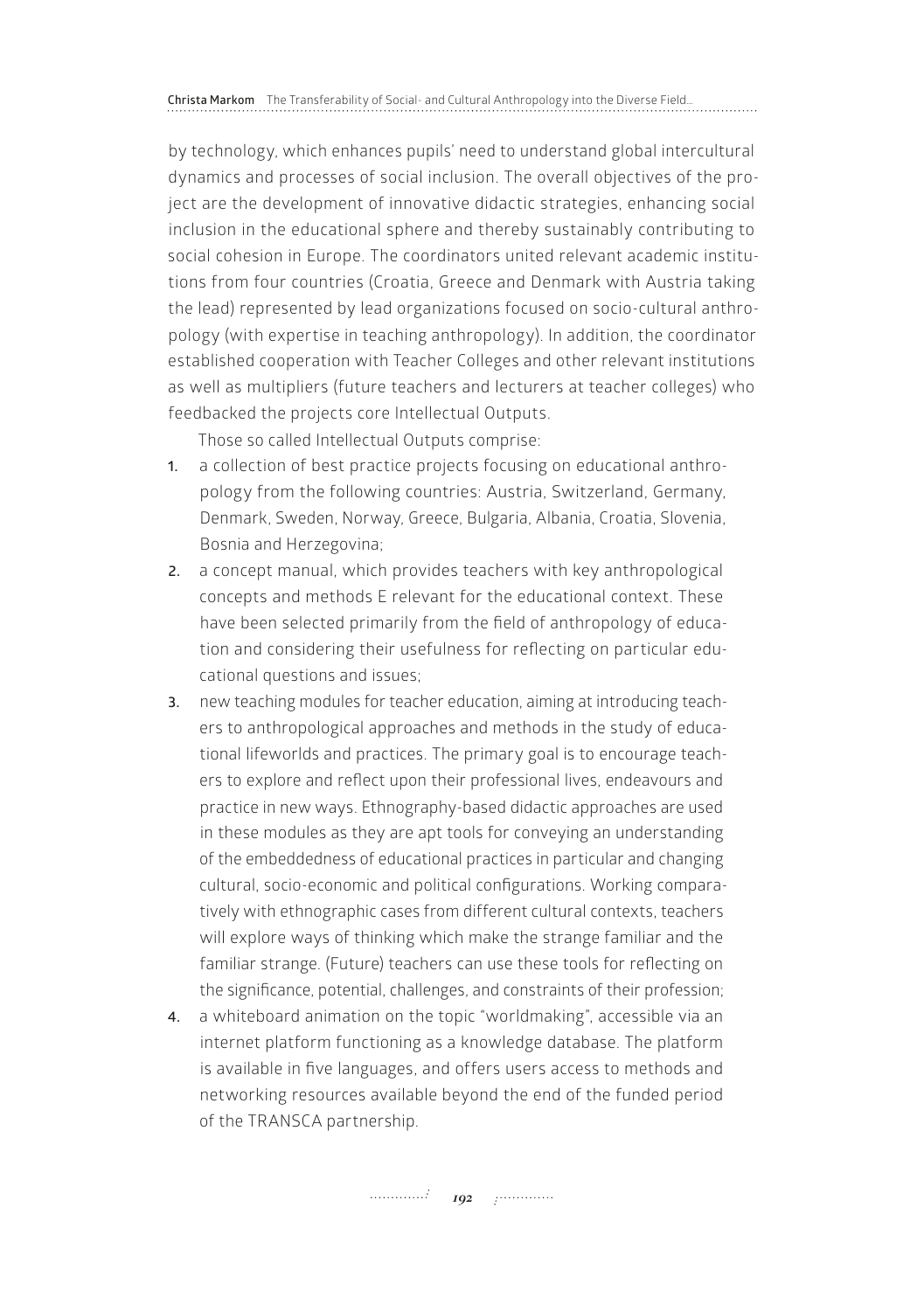**Christa Markom** The Transferability of Social- and Cultural Anthropology into the Diverse Field…

TRANSCA is a project that tried to demonstrate the importance and usefulness of social anthropology for education. Especially, in regards to the European educational sphere and current endeavours to use education as a response to on-going and new societal challenges such as diversity, immigration, socio-economic disparities and exclusionary politics. The project is a strategic partnership (Erasmus+) aiming to further develop the cooperation between teacher education and socio-cultural anthropology in order to address the crucial issue of social inclusion in schools by implementing e.g. tools for self-reflexivity and hierarchical positionality. It aims to promote, and in some countries initiate, the attempt of transferring concepts and ideas of socio-cultural anthropological knowledge into teacher education in Europe. To achieve these aims, the project builds on existing approaches and experiences and advancing these with new and innovative didactic assessments and practices with regard to core societal issues and social science concepts (such as interculturality, diversity, migration, integration, gender, intersectionality etc.). In this context, the translation of reflexive anthropological projects, methods and approaches into the field of teacher education – such as field excursions, conversation protocols, teacher's (field) diaries – is a core endeavour. We assumed, these would generate ethnographic knowledge and insights of societal challenges that allow teachers to take on the role of a learner, to know their pupils' lived realities in new and substantial ways.

To denominate a project "Translating Social and Cultural Anthropology into Education" (TRANSCA)<sup>2</sup> implies the ability to make anthropological content translatable for a specific target group – in this case people who "teach". The discipline of social and cultural anthropology has a long-standing – not always praiseworthy - tradition of trying to explain and transmit/ translate "knowledge" or "the other" or both. The project team of TRANSCA recurrently asked themselves to what extent this "translation" is possible, but also if and what is getting lost by the aim of this so called translation. So for example, if we try to implement anthropological knowledge into schools, should the idea be that this could happen without anthropologists and does that work? Can readings and exercises convey an anthropological approach? In order to get to the bottom of these questions, the following discussion interrogates the general question of translatability in anthropology and the more specific question of knowledge transfer in educational anthropology. Following the question of how anthropological knowledge can be made accessible to the target group of "teachers" without disguising relationships of power and reproducing a linear idea of transmission.

2 For further information on TRANSCA please visit [www.transca.net](http://www.transca.net) and [https://transca.univie.ac.at.](https://transca.univie.ac.at)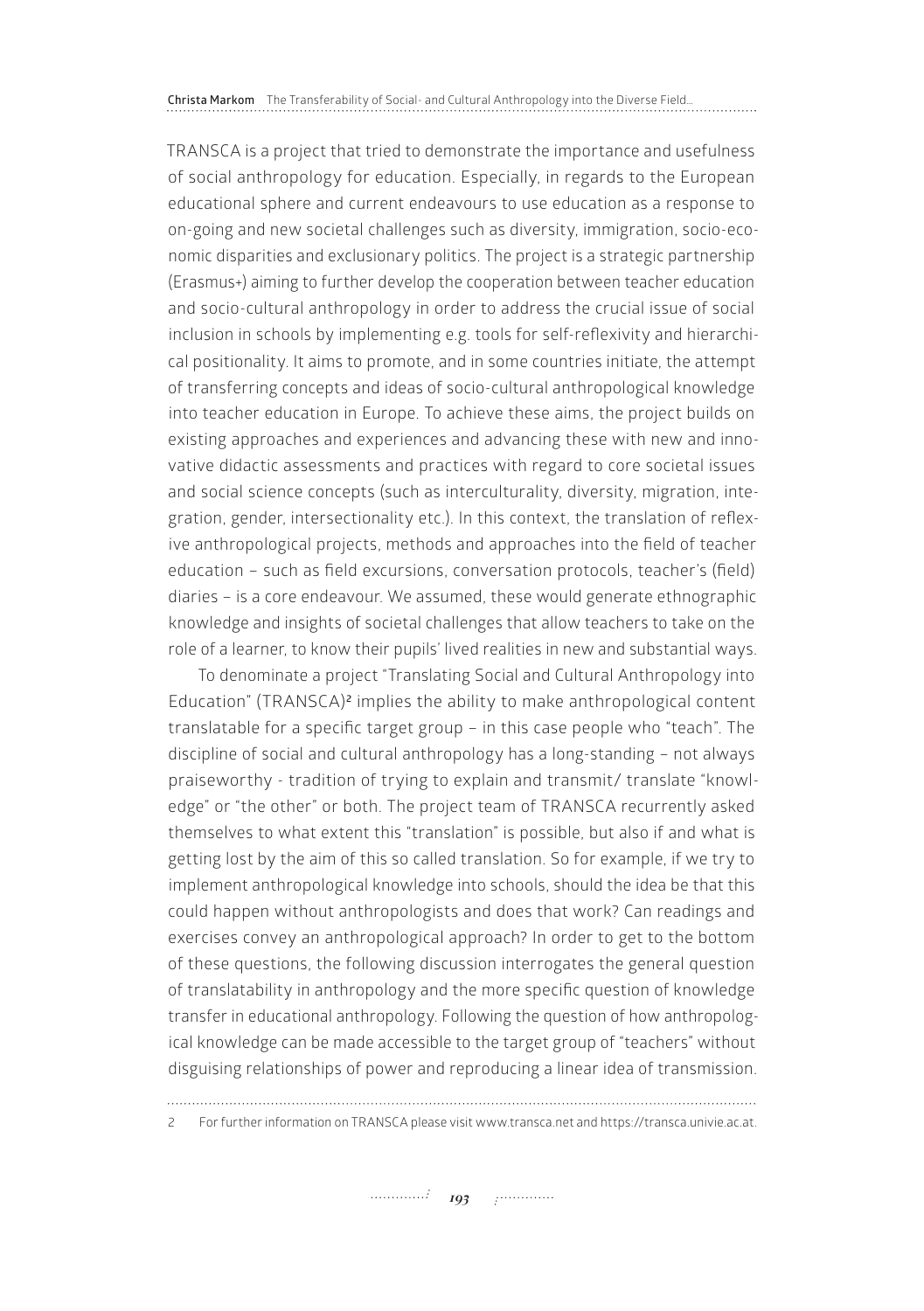#### **Context-dependent and region-specific project**

To start one step earlier: the challenging situation in the TRANSCA project was posed by the fact that in each participating country, educational anthropology has a completely different role.

In the Austrian cultural and social anthropological research tradition the engagement with questions on Education and pedagogy appears to be a rather recent phenomenon. Ethnographic research in educational settings is conducted by social and cultural anthropologists but also by education scientists. Consequently, the number of ethnographic studies dealing with pedagogical and educational questions is much smaller in Austria in contrast to Switzerland and Germany. In addition, none of the departments teaching Cultural and Social Anthropology or European Ethnology has a working group that explicitly focuses on research on and in education. Attempts to foster collaboration between the disciplines as well as between academia and schools have so far been limited to the endeavors of individuals. Slovenia, Croatia and Bosnia and Herzegovina are states that were formed after the dissolution of Socialist Federal Republic Yugoslavia and the countries share a common social and cultural past that have influenced educational systems in all three countries. Across these states the ways of conducting research in educational field, the formation of pedagogical anthropology, educational anthropology and ethnographic inquiry in education as well as including ethnology and anthropology into educational practices differ significantly. However, what they have in common is that anthropology is mostly marginally involved in educational processes. This fact results out of the particularity of ethnology's historical development as a discipline in each of the three countries. In Bosnia and Herzegovina, for example, neither ethnology nor cultural anthropology existed as a field of academic study until 2018.

Likewise, and nonetheless different social anthropology in Greece has gradually received recognition in the classroom as well as beyond the classroom. Ethnography as a research approach has been increasingly popular and important as a conceptual and methodological tool and part of a broad-based scientific training. Moreover, it is incorporated in interdisciplinary undergraduate and postgraduate study programs. Universities have become the main institutions for the transmission of anthropological knowledge and training in ethnographic research methods. It is noteworthy to mention, though, that Pedagogic departments make use of ethnography as a method of study of the school and classroom environment as well as the cultural, social and economic aspects of the current educational context in Greece. Although there are 1–2 anthropology

*194*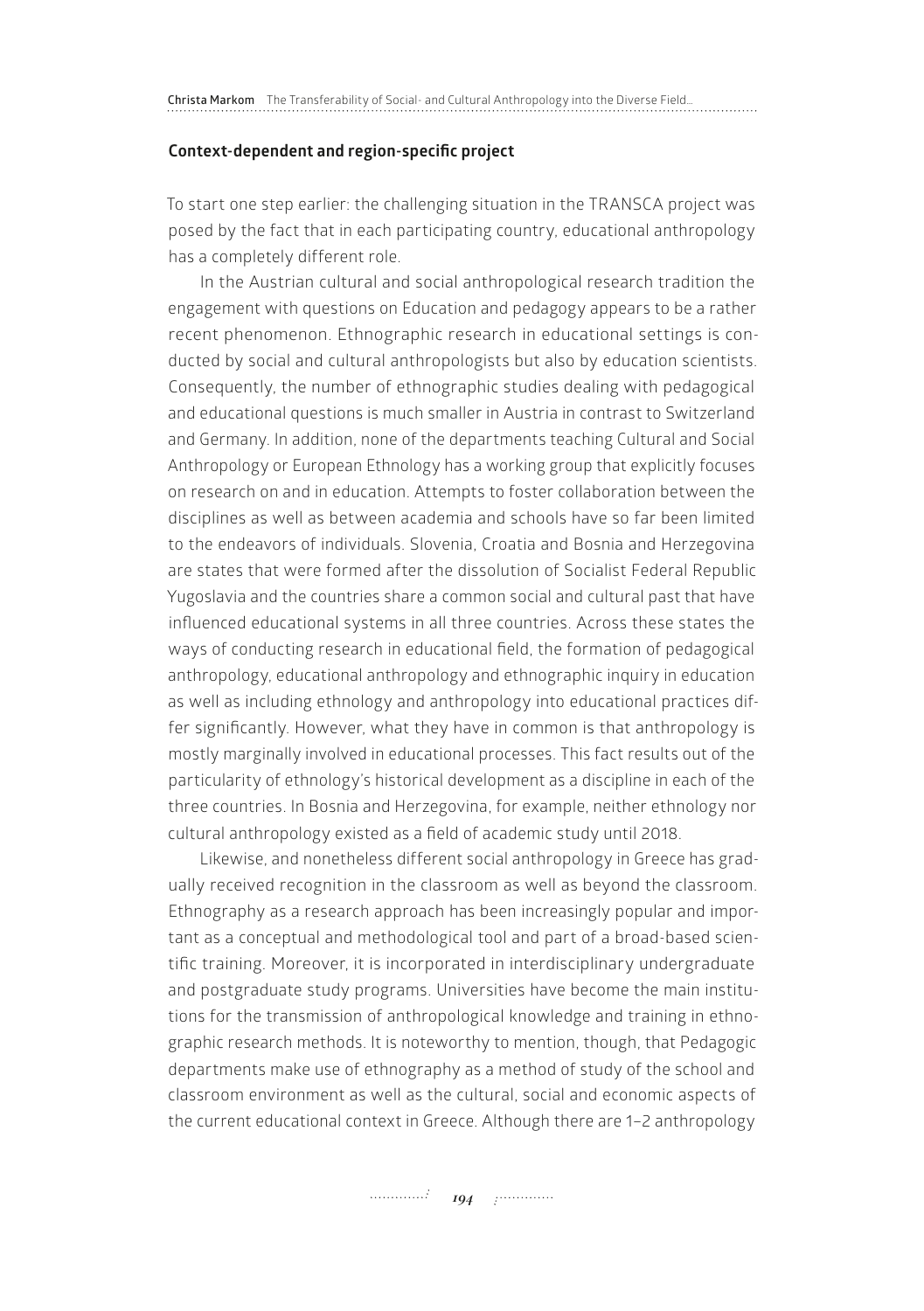positions in Pedagogic departments, anthropology is not included as a subject in teacher education and training in Greece.

A completely different situation appears to be in Denmark where a Masters Program in Anthropology of Education and Globalisation is offered, designed for students seeking advanced training in anthropological approaches to educational practice and process in settings as varied as educational institutions, workplaces and civil society. Using ethnographic research methods and cross-cultural comparisons, the program trains students to analyze specific practices of education and knowledge in relation to local as well as broader (global) social and cultural contexts.

To summarize, historical, national and academic preconditions shaped the TRANSCA project from the start and subsequently led to many discussions about the general notion of translatability in the specific contexts.

# **The notion of translation for TRANSCA**

The team created an overview of projects implemented in different European regions that may inspire others to develop their own projects with an interface between anthropology and education. The projects were developed through dialogue across regions, critical anthropological reflection and joint conversations with pedagogues, teachers and other practitioners. In the following I will briefly describe three of such projects.

The first example is an interdisciplinary research project, focusing on intercultural learning in multicultural lifeworlds. It was carried out by anthropologists from the University of Vienna, in cooperation with educational specialists, secondary school teachers and 13 year-old pupils in two secondary school classes in Vienna, Austria. The aim was to work with understandings of cultural diversity by familiarising pupils with anthropological concepts and approaches and carrying out mini-field-projects. The project's three phases were spread out over two semesters. Phase one: Social anthropologists, education specialists and secondary school teachers designed a didactic concept – a youth research workshop – to further student competences in relation to cultural heterogeneity. Phase two: A youth research workshop was held where anthropologists taught core anthropological conceptualizations (a.o. gender, age, lifeworld, power) and trained pupils in research techniques (interviewing, participant observation, visual techniques), and scientific methods. Following this, pupils, created, designed and carried out fieldwork on topics concerning their daily lives. Working alone or in small groups, pupils wrote short ethnographies, depicting their lives and understandings of Viennese youth culture. During the second semester, pupils presented their work

*195 <i>195 <i>p*<sup>1</sup></sup>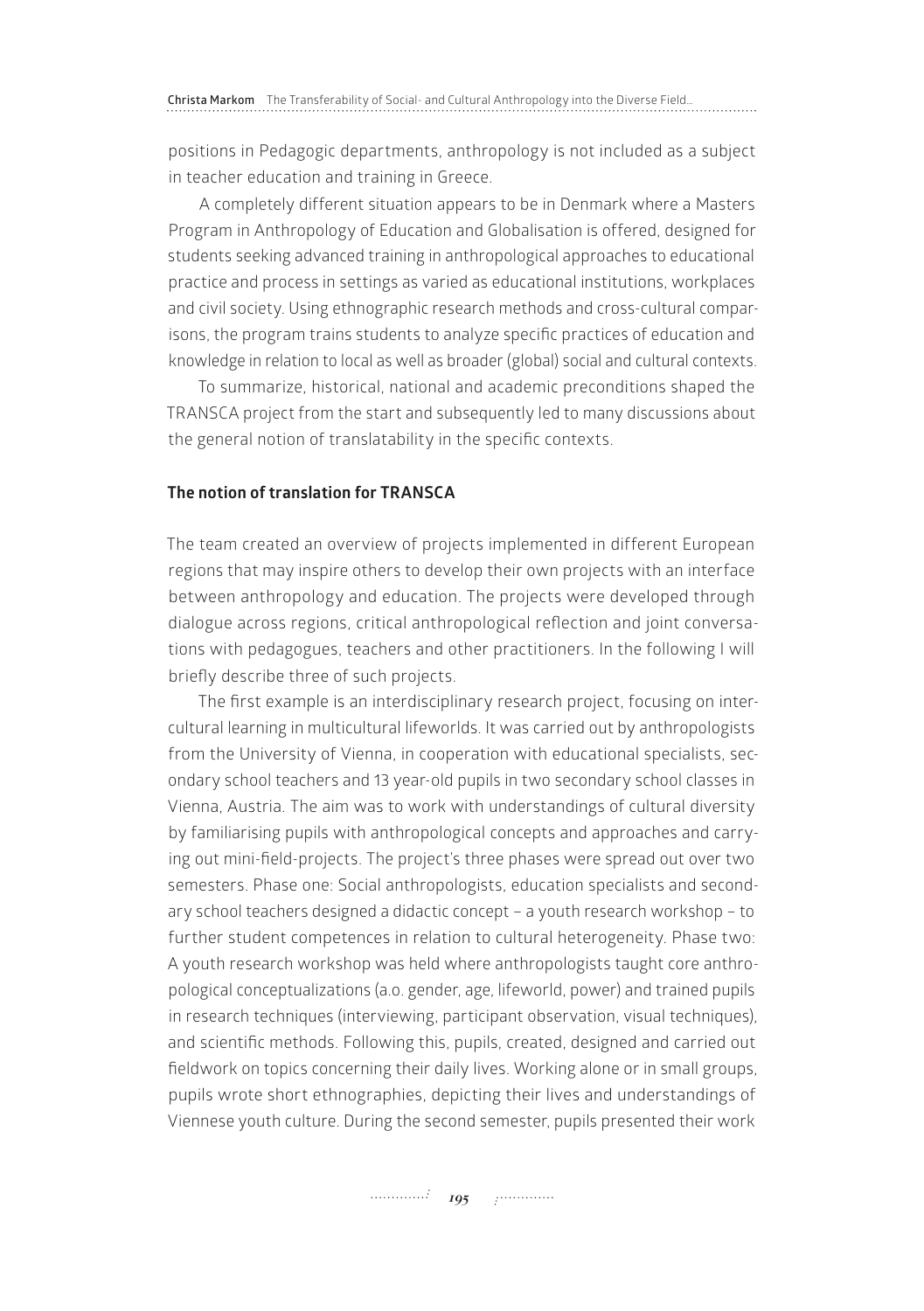at a junior researchers' congress, held by the University of Vienna This field exercise and ethnographic write-up allowed teachers and pupils to gain more in depth knowledge of the pupils' lifeworlds. Phase three: Researchers and teachers collaborated to integrate insights and findings from the project into school curriculum by developing learning material for pupils aged 10 to 14, and mainly for the subjects of German, Geography and Mathematics (Project JuMuW [You move]).

The second example is from the Moesgaard Museum in Denmark and gives secondary school pupils tools to examine local phenomena from different angles: grasping integration and European politics from the stories of children in an asylum center, colonialism and resource extraction through a photo series from Greenland, or Danish nationalism by attending Sankt Hans bonfires. Allowing pupils to explore how people understand and relate to the world helps them understand how knowledge is forged through experience, observation, conversation, and by collecting objects and pictures. In collaboration with gymnasiums in Mid-Jutland, the project has developed a wide range of teaching materials and concrete exercises specifically designed for use in gymnasiums. Hands-on method exercises train pupils to be curious about the world, while field projects allow them to experience that they too can create knowledge.

The third project in Albania: "Leave No One Behind (LNB)" is a four-year joint UN program supporting the implementation of a new social sector in Albania. It aims to provide vulnerable persons with equal access to public services and opportunities, to help them gain a voice in public decision-making affecting their lives, and to hold public officials accountable. It draws on the technical expertise and know-how of UN agencies to link municipal and national levels. This gives the project a greater impact and outreach. Project objectives are to: 1) empower vulnerable persons, especially persons with disabilities, Roma and Egyptians, and vulnerable women; 2) work toward social inclusion and better access to social services to improve the social situation and well-being of vulnerable categories, and 3) enhance the organizational capacities of municipalities and local social agencies to provide better quality, more inclusive, equitable and efficient services. The project will develop and monitor the implementation and funding of national and NGO policies relevant to social inclusion, social care and protection, gender equality and good governance in Albania.

#### **The contested notion of concepts**

As the *writing culture debate* (Clifford, Marcus 1986) has shown, it can be doubted whether ethnography as a description of culture, the culture of writing and the construction of culture can trigger more than a "crisis of representation" (Chambers

*196 romana 196 romana*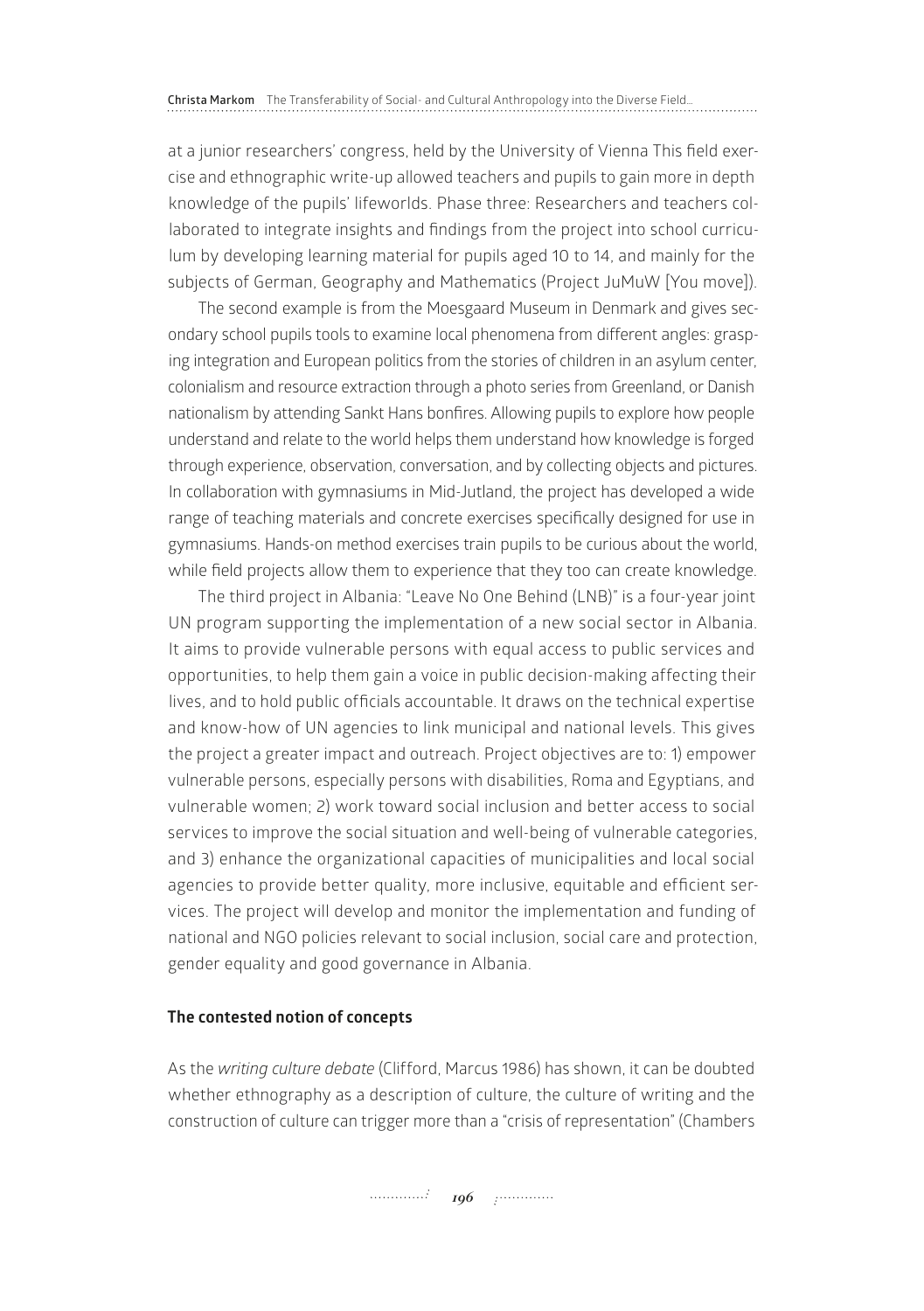2006: 5) suggests for ethnographic writing and linguistic translation "this process is never innocent, but is always embedded in existing power relations" – this also applies to the process of translating supposedly anthropological concepts for another target group (eg teachers). This is probably always the case when someone wants to break down "a concept" to others, as we tried to do in the project.

Another output of the project was to make anthropological concepts accessible – selected on the basis of their usefulness for reflecting on particular educational questions and issues. The project team saw them first and foremost as concepts that are , helpful for thinking'. For example, the concept of community is useful for thinking about how people understand a particular kind of collectivity – smaller than the nation-state and broader than the family or clan. It may also be useful for thinking comparatively about why there is no term for 'community' in particular language zones (like in Austria for example, where we draw on the english term). There is increasing awareness of how different ways of imagining collectivity influence pedagogical ideas and practices of concepts used. Concomitantly, more attention is paid to the historical and political conditions that have enabled the rise of certain ideas and practices.

Another example is the concept of vulnerable groups, as it refers to social categories of people, usually described as being in a position or a state of helplessness and as lacking the power to cope with a natural or social threat/problem. It is essential for teachers that the term can refer to a diverse group of people comprising children (orphans, separated, street children, associated with disabilities or armed fighting, affected by HIV/AIDS) as well as prisoners, pregnant women, refugees, people with mental ill-health, economically, or educationally disadvantaged. These social categories are often denominated as marginalized persons or groups, rendered invisible to the rest of the society. Critical in conceptualizing the idea of vulnerable groups is the notion of vulnerability. It is a structuring feature of the human condition that is lived and understood in historically shifting circumstances. Vulnerability emerges when unequal social and political forces limit coping capabilities and cause stress that threatens well-being, which then influences modes of resilience, resistance, agency, and adaptability. Global displacement, politico-military polarizations, and recurring environmental and humanitarian crises are seen as causes shaping the experience, distribution, and interpretation of vulnerability (Trundle, Gibson, Bell 2019: 198–199). The idea of vulnerability and groups denominated as such are often associated with a disempowered position. However, encounters with communities, groups and people framed as vulnerable can lead to a disruption between the assumed vulnerability and the actual being of the person as in as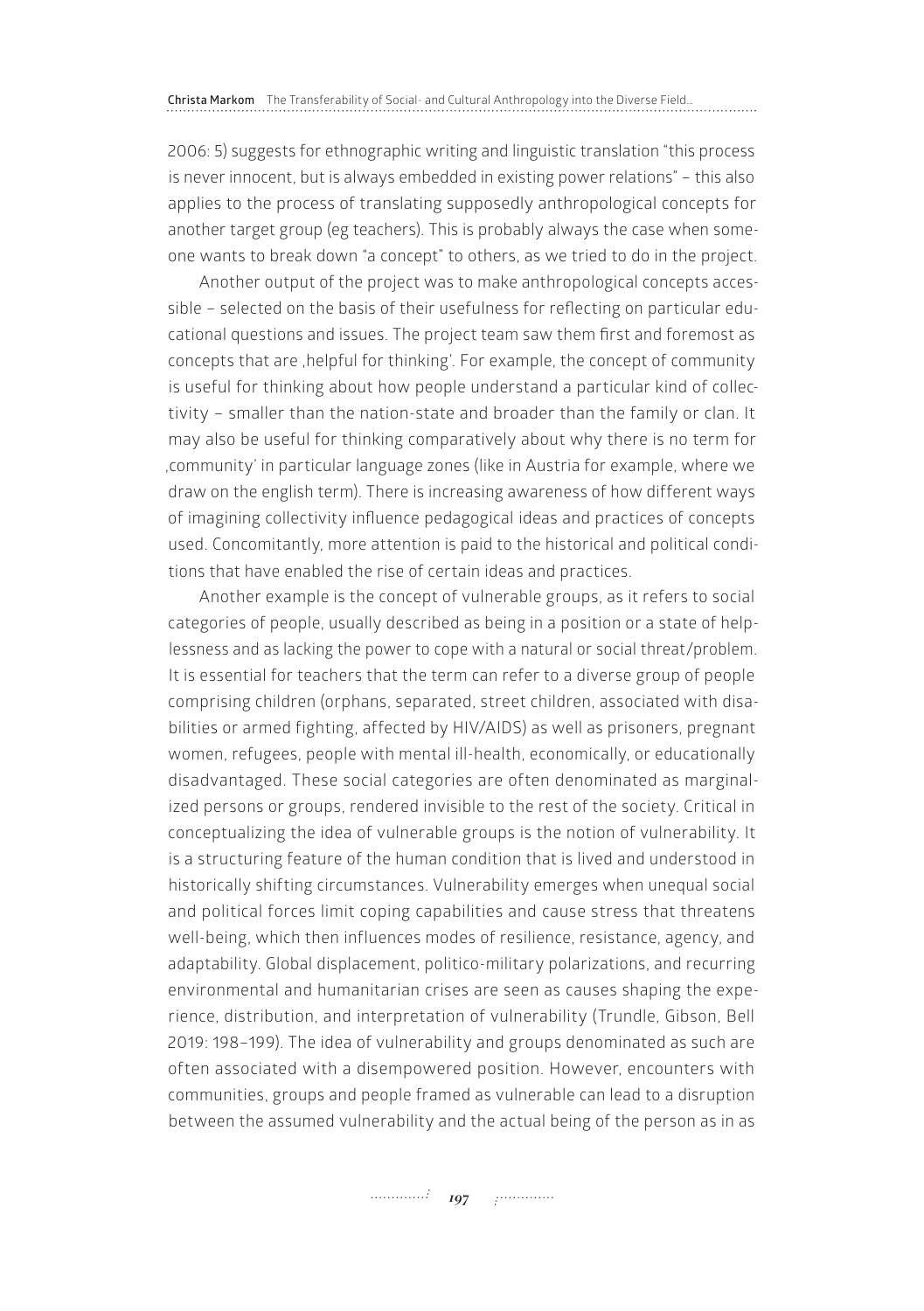in a traumatized' refugee child, or a child who has lost a parent or sibling to death. The disruption between the imagined/pathologised vulnerability and the actual person is an especially relevant aspect for educational contexts.

The project team was well aware that anthropological concepts cannot simply be translated and introduced uncritically into educational spheres. Such topdown exercises are inherently flawed. Instead, TRANSCA aimed to create, build on and advance an educationally useful interplay of basic research, ethnography, educational anthropology, and educational studies.

Another example for the usage in practice published on the web-platform was the approach of Funds of Knowledge (González 1995: 3) which was originally designed to explore how experiential knowledge, integral to childrens' daily lives, could be utilized in teaching. The "Funds of Knowledge" concept originates from a research project conducted at the University of Arizona (USA) at the end of the 1980s. The starting point of the research project were the socially and pedagogically problematic living conditions in Arizona in the late 1980s (Moll, Amanti, Neff, González 1992). A prevailing climate of negative attributions to minoritized groups (e.g. immigrant) meant that pupils with such a background were also exposed to discriminatory treatment in the school context. In response to such a situation, a group of researchers and educators worked out a counter-proposal based on the knowledge that every household, whether rich or poor, locally-rooted or immigrant, had access to diverse bodies of knowledge (Funds of Knowledge). The project aimed to change teachers' perception of minoritized households. Instead of framing these as educational barriers, teachers should acknowledge them as educational resources for classroom teaching. Teachers accessed pupils' knowledge resources through home visits and qualitative interviews and then designed lessons by building on these insights (González 1995: 3). The original Funds of Knowledge project, discussed in various publications, kicked off a wide range of projects that modified the original approach, adapting it to new local circumstances and needs. TRANSCA found out that The Funds of Knowledge approach is currently (and belatedly) being received and partly implemented in the European context.

However, similar to the transposition of concepts, this approach as a form of translation cannot be seen as a uni-directional process. It will not be enough for teachers to have the "anthropological mindset" accessible through texts. In educational institutions, anthropologists are required to conduct this discussion and to make the reflective way of thinking underlying the concepts understandable. For practitioners it is thus not possible to simply read these concepts and implement them in the educational context.

*198*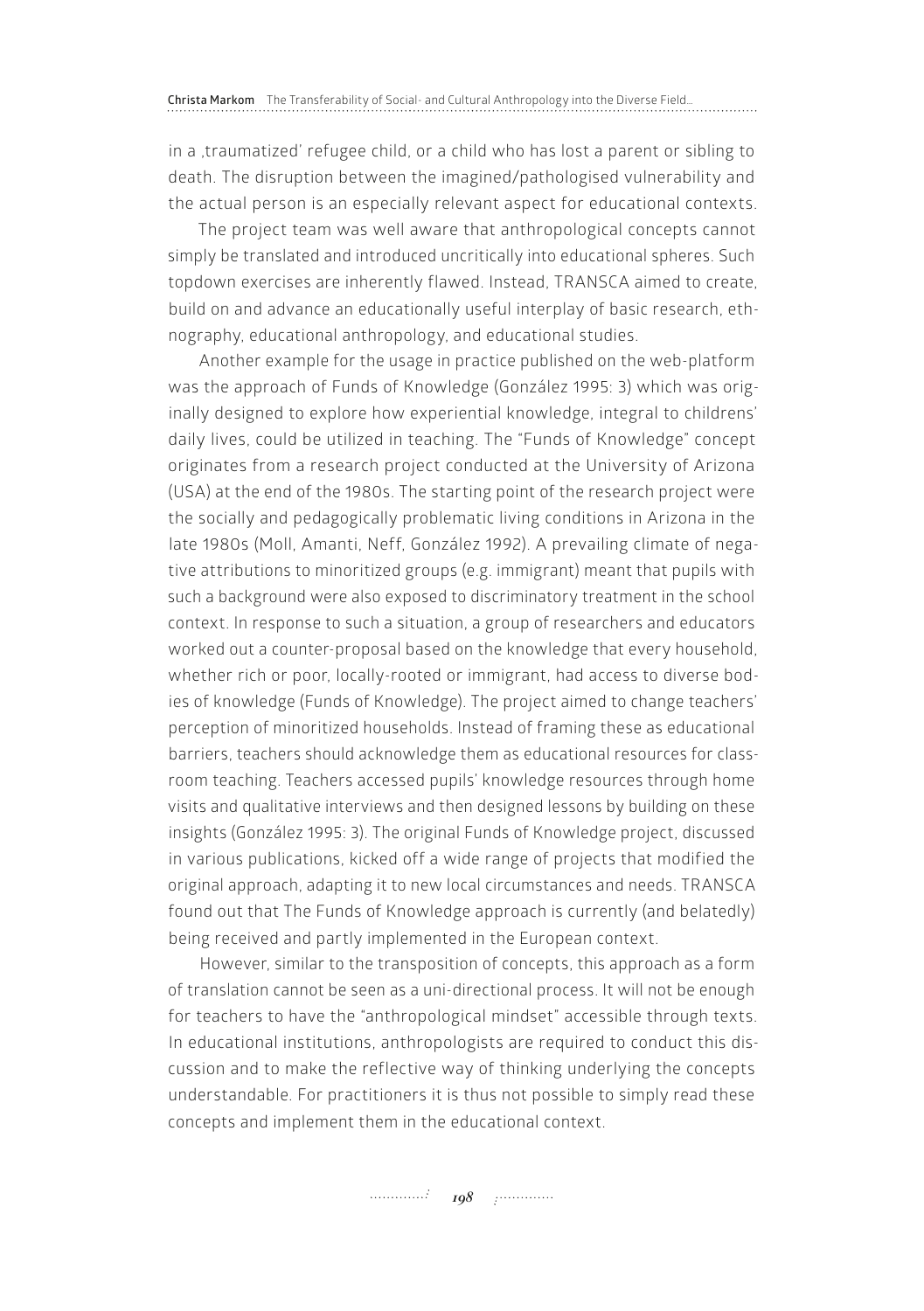What is understood as being education differs massively from region to region and discipline. It is important for anthropologists not just to see teachers and pupils as "the other", who should know more about our discipline, but in addition recognize the contribution pupils and teachers can make to our academic work. Maybe TRANSCA should expand the considerations about the possibility or impossibility of translation drawing on Tim Ingold's idea of "attention":

(…) the word (attention) has a host of related meanings that are equally important for what I shall have to say. These include: caring for people or for things, in a way that is both practical and dutiful; waiting, in the expectation of a call or summons; being present, or coming into presence, as on an occasion; and going along with others, as in joining or accompanying. Besides all these, however, I would like to give an additional meaning to the stretch of life – a temporal one – by which, with bios, life is not merely lived in the here and now but is stretched by a memory of the future that itself allows every present moment to be a new beginning. For this imaginative remembering, or mnemonic imagining, I shall introduce the term 'longing'. Longing, in my usage, is another word for the stretching of a life, along a line (Ingold 2018: 20–21).

Anthropology is a discipline that "pays attention" in many ways – during fieldwork, active listening, comparing, analyzing and many more. There is furthermore not "one" truth in this discipline that is conveyed or the "right" path that can be followed. As irritating as this sometimes is, it could be helpful for any form of education to promote critical, context-specific and participatory learning.

## **Bibliography**

- Chambers, C. (2006). Anthropology as Cultural Translation: Amitav Ghosh's In an Antique Land. Postcolonial Text, 2(3), 5.
- Clifford, J., Marcus, G.E. (1986). Writing Culture. The Poetics and Politics of Ethnography. Berkeley: University of California Press.
- González, N. (1995). The Funds of Knowledge for Teaching Project. Practicing Anthropology, 17, 3–6.
- González, N., Moll, L.C., Amanti, K. (2005). Funds of Knowledge: Theorizing Practices in Households, Communities, and Classrooms. Mahwah–New York: Lawrence Erlbaum Associates.
- Ingold, T. (2018). Anthropology and/as Education. New York: Routledge.